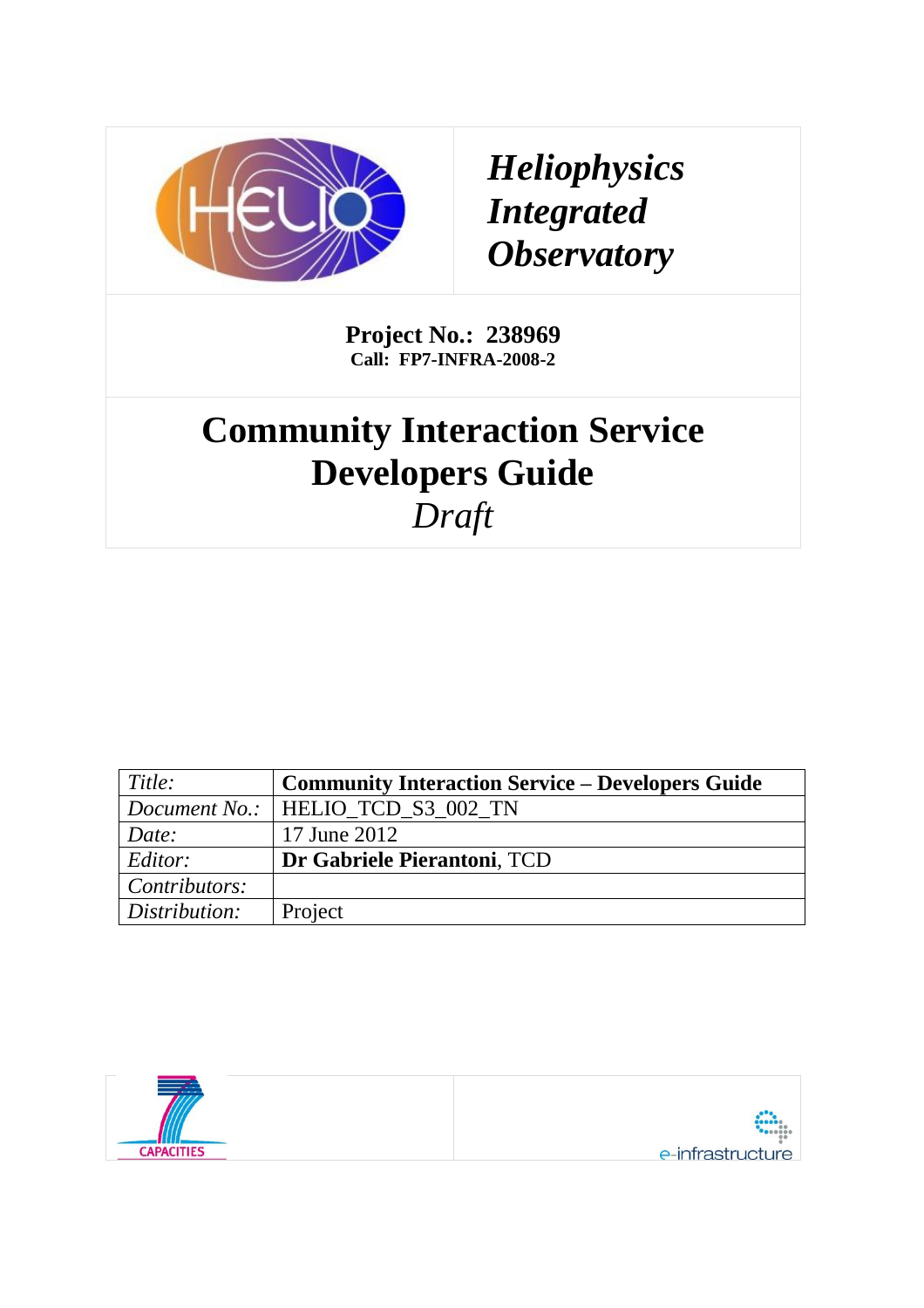Serice Name – Developers Guide *Version 0.1*

# Revision History

| <b>Version</b> | <b>Date</b>  | <b>Released by</b>                        | <b>Detail</b>            |
|----------------|--------------|-------------------------------------------|--------------------------|
|                | 17 June 2012 | Dr. Gabriele Pierantoni                   | $1st$ draft              |
|                |              | 01 October 2012   Dr. Gabriele Pierantoni | <b>Minor Corrections</b> |

Note: Any notes here.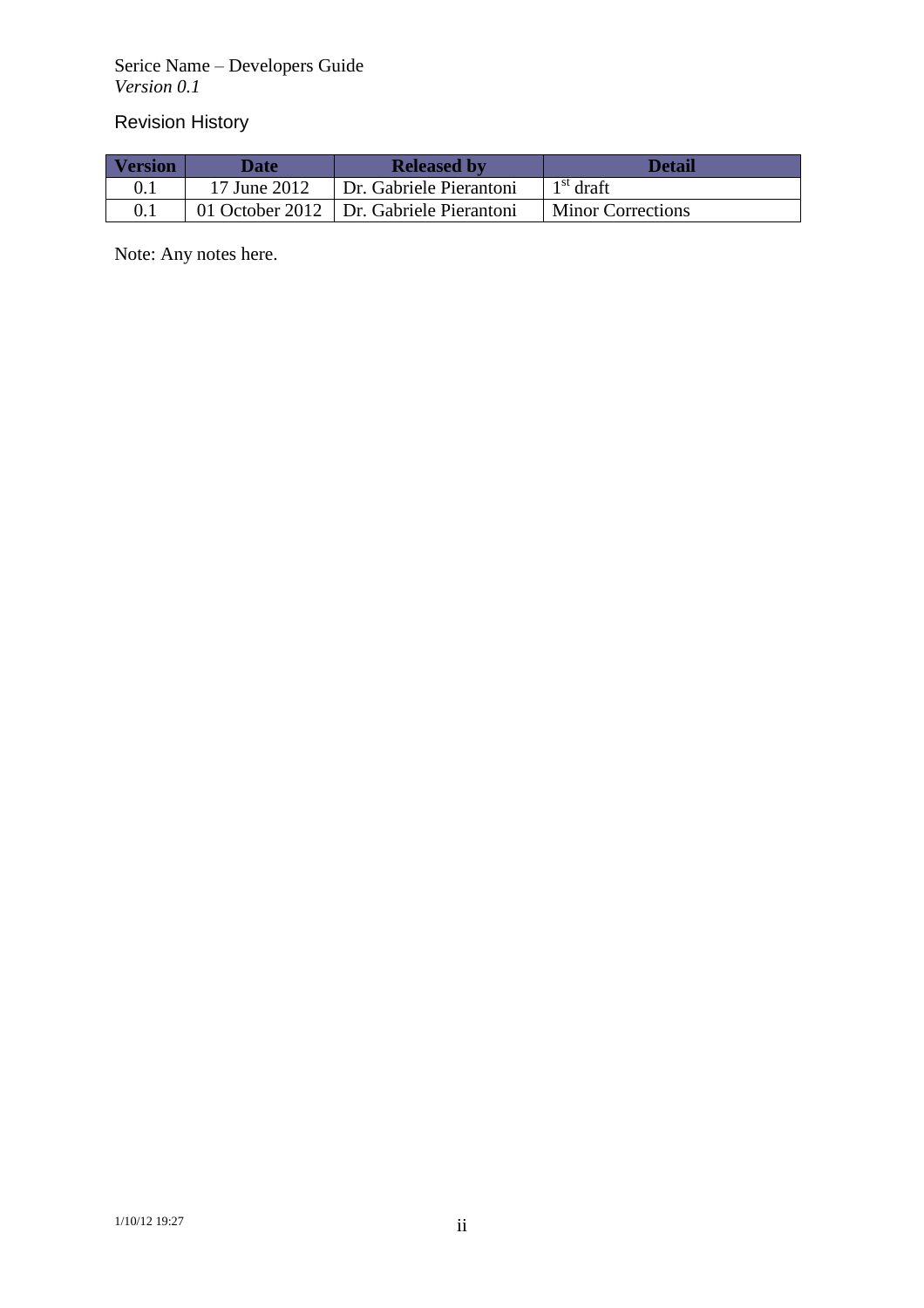Serice Name - Developers Guide<br>Version  $0.1$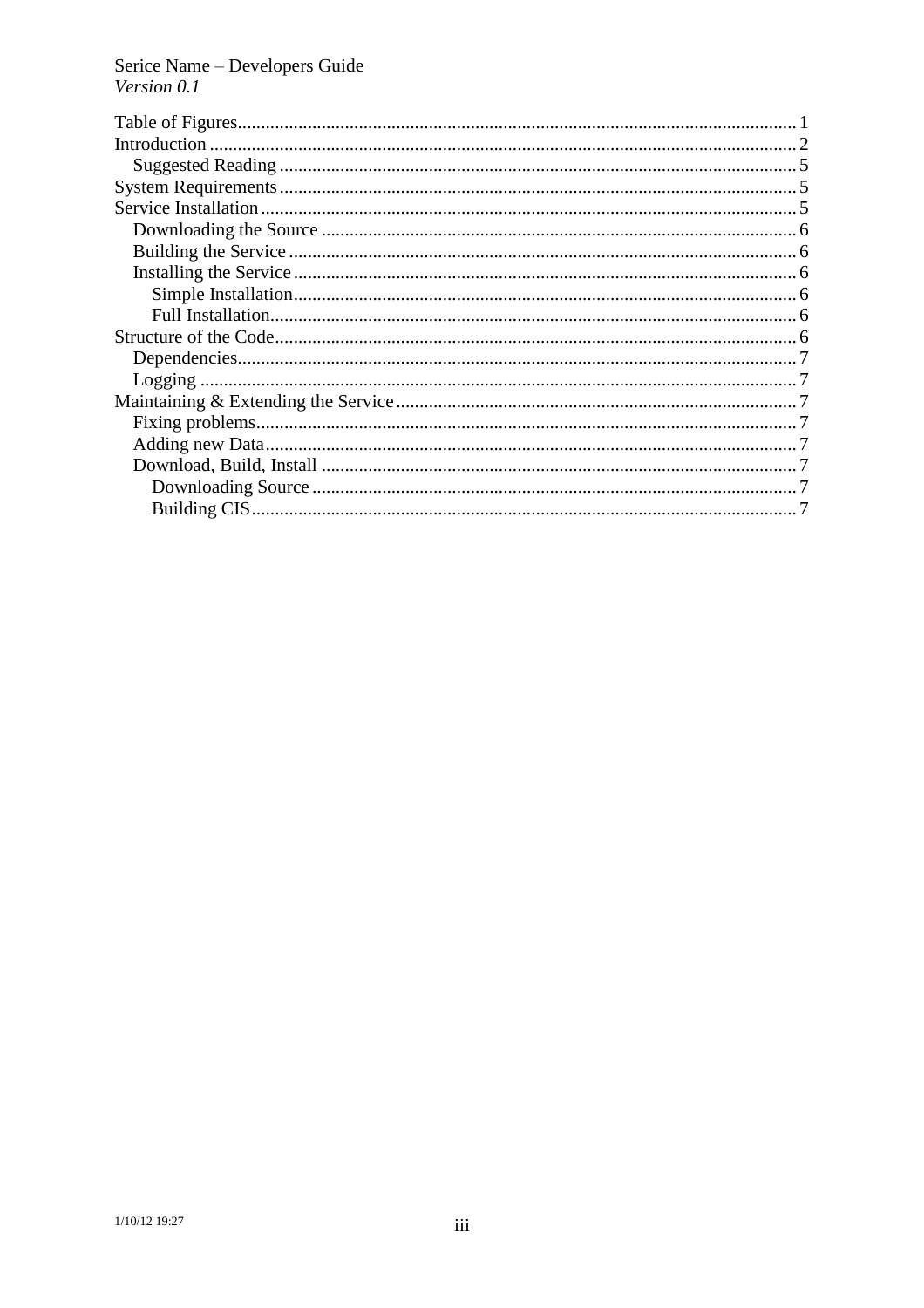# **Table of Figures**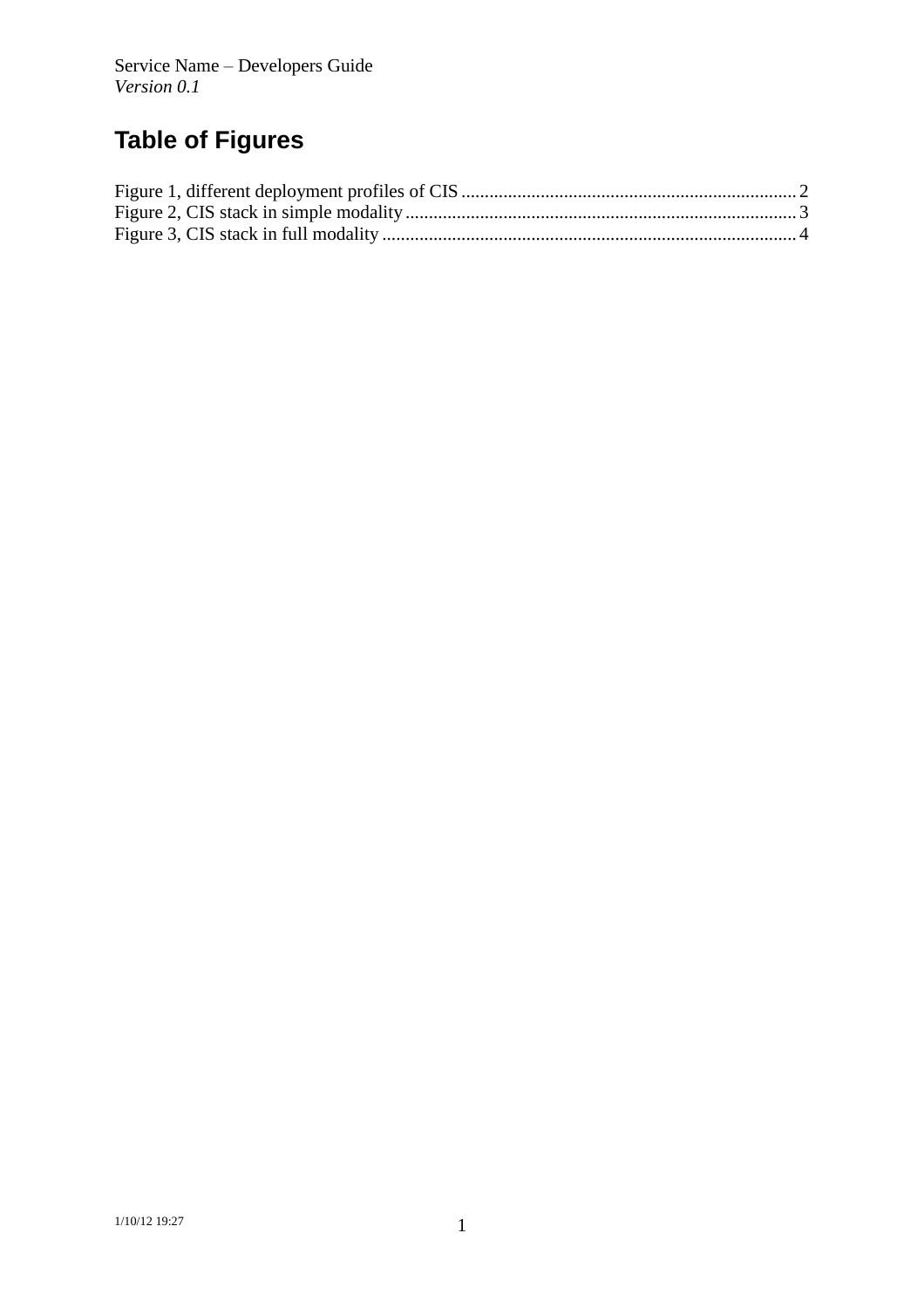Service Name – Developers Guide *Version 0.1*

# **Introduction**

The Community Interaction Service (CIS) offers services for authentication, authorization and the management of user's preferences.

CIS supports two types of Authentication and Authorization: Spring-based security and Grid certificate-based security.

According to its dual nature, the CIS can be deployed in two modalities as sketched in [Figure 1.](#page-4-0)



Figure 1, different deployment profiles of CIS

<span id="page-4-0"></span>When the CIS is used in spring-security mode only, its stack is described in [Figure 2.](#page-5-0)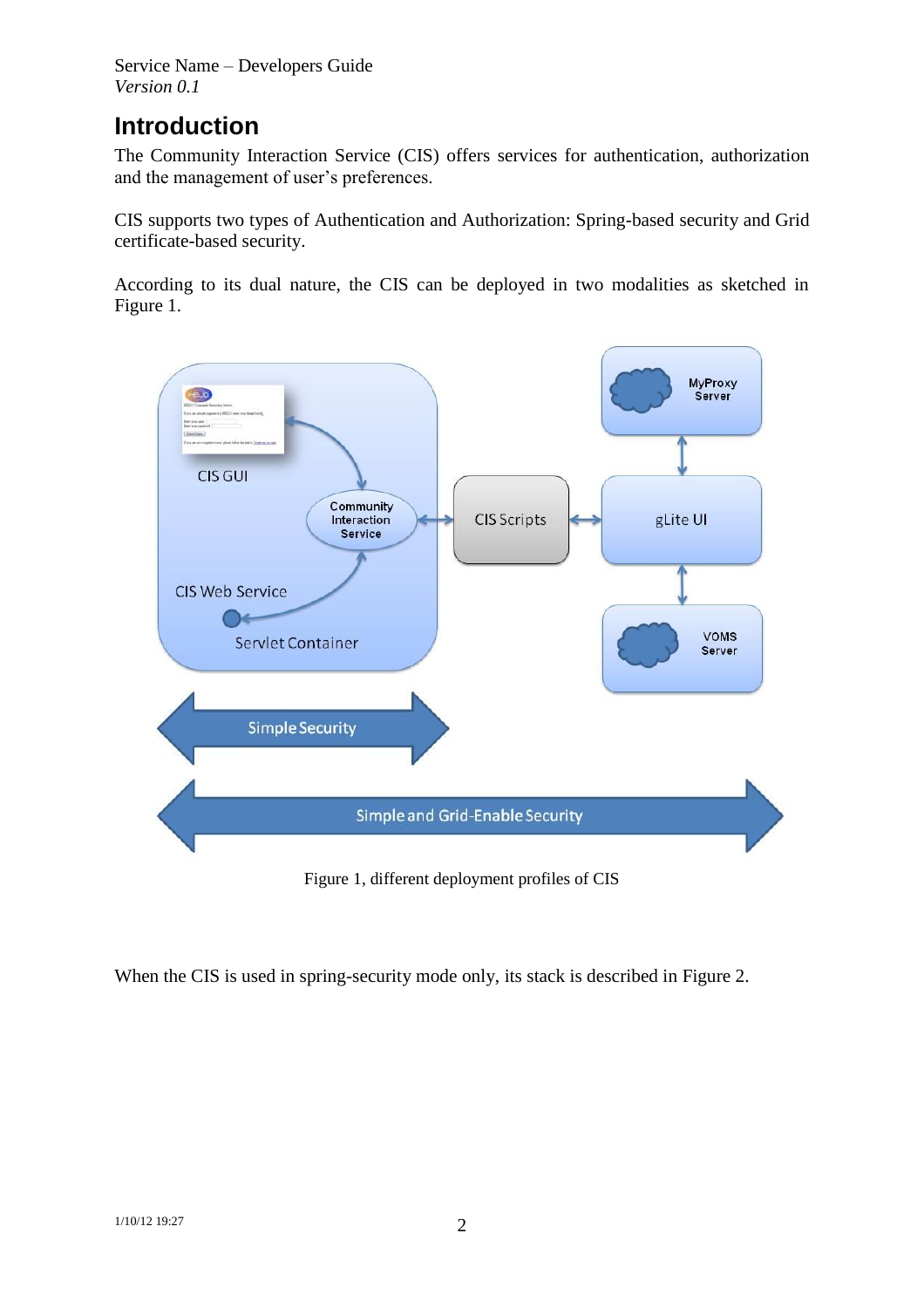

Figure 2, CIS stack in simple modality

<span id="page-5-0"></span>In this case, the CIS simply consists of a web service application that comprehends an identity repository, the main application, its web service interface and a GUI.

When a higher degree of security is required, the CIS can be used in conjunction with a MyProxy and a VOMS service to cater for certificate-based security as sketched in [Figure 3.](#page-6-0) It is important to notice that these two modalities of use are not mutually exclusive and, provided that an instance of a MyProxy service is available to the CIS, they can be both used concurrently.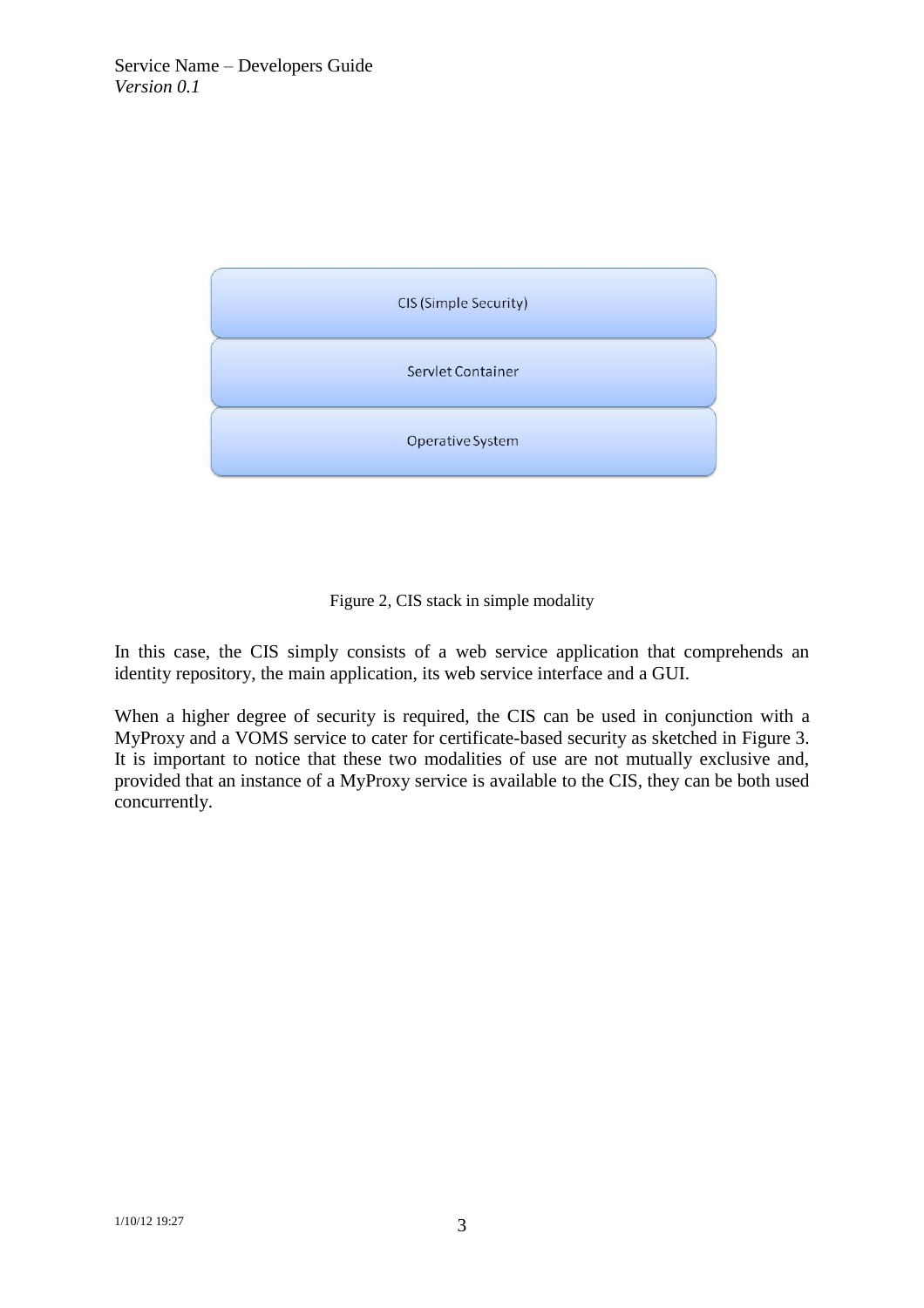

Figure 3, CIS stack in full modality

<span id="page-6-0"></span>CIS also caters for user's preferences. All HELIO users can define a set of preferences with which they can define how to access the HELIO services and display their results. The preferences structure is based on the structure of HELIO services.

- **Service**: the HELIO service that has to apply the user-defined preferences. An administrator can add or remove any number of services.
	- o Field: the field of the HELIO service that has to apply the user-defined preferences. Administrators can be remove or add any number of fields for each service
	- o Value: each field have a value associated with it. All users can modify this value; administrators can set the default value that is applied to all new users.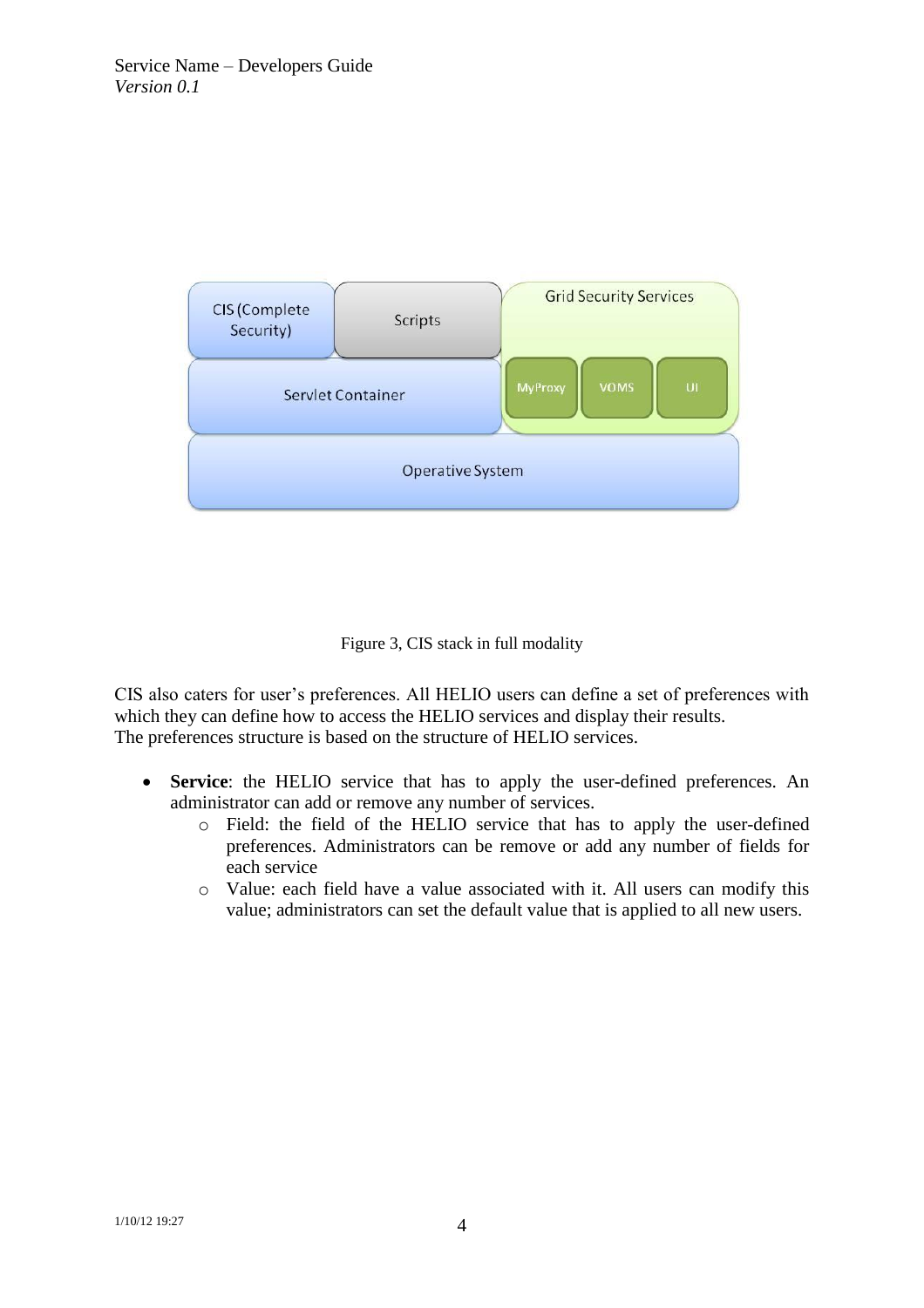# *Suggested Reading*

| To build the service     |                                                                          |  |
|--------------------------|--------------------------------------------------------------------------|--|
| Java (compile            | http://www.oracle.com/technetwork/java/javase/overview/index.html        |  |
| service)                 |                                                                          |  |
| Tomcat (web              | http://tomcat.apache.org/                                                |  |
| container to host        |                                                                          |  |
| the service)             |                                                                          |  |
| Maven (build             | http://maven.apache.org/ (or use a plug-in to your development           |  |
| system)                  | environment)                                                             |  |
| To install the service   |                                                                          |  |
| MyProxy (Main            | http://grid.ncsa.illinois.edu/myproxy/                                   |  |
| web page)                |                                                                          |  |
| <b>MyProxy</b>           | http://grid.ncsa.illinois.edu/myproxy/install.html                       |  |
| (Installation            |                                                                          |  |
| Manual)                  |                                                                          |  |
| <b>MyProxy</b>           | http://grid.ncsa.illinois.edu/myproxy/doc.html                           |  |
| (Documentation           |                                                                          |  |
|                          |                                                                          |  |
| <b>Grid Certificates</b> | http://cagraidsvr06.cs.tcd.ie/ca/getting-a-cert.html#introduction        |  |
| (Grid Ireland            |                                                                          |  |
| Introduction)            |                                                                          |  |
| <b>Grid Certificates</b> | www.redbooks.ibm.com/redbooks/pdfs/sg246895.pdf                          |  |
| (Introduction to         |                                                                          |  |
| Grid                     |                                                                          |  |
| Computing)               |                                                                          |  |
| VOMS (Main               | http://vdt.cs.wisc.edu/components/voms.html                              |  |
| page)                    |                                                                          |  |
| <b>VOMS</b>              | http://vdt.cs.wisc.edu/documentation.html                                |  |
| (Documentation           |                                                                          |  |
| Page)                    |                                                                          |  |
| gLite UI (Main           | http://glite.web.cern.ch/glite/packages/R3.2/sl5_x86_64/deployment/glite |  |
| page)                    | -UI/3.2.1-0/glite-UI-3.2.1-0-update.html                                 |  |
| gLite UI                 | https://edms.cern.ch/document/722398/                                    |  |
| (Documentation)          |                                                                          |  |
| page)                    |                                                                          |  |

# **System Requirements**

- Java 1.6
- Servlet Container i.e. Tomcat greater than 5.5, GlassFish, JBOSS. For the purpose of this document, installation is in Tomcat.
- MyProxy (Only if certificate-based security is required)
- VOMS (Only if certificate-based security is required)
- gLite 3.2 UI (Only if certificate-based security is required).

# **Service Installation**

CIS primary installation is in TCD, these instructions will create a mirror service. The service can be installed as simple (spring only) security or full (spring and certificate-based) security.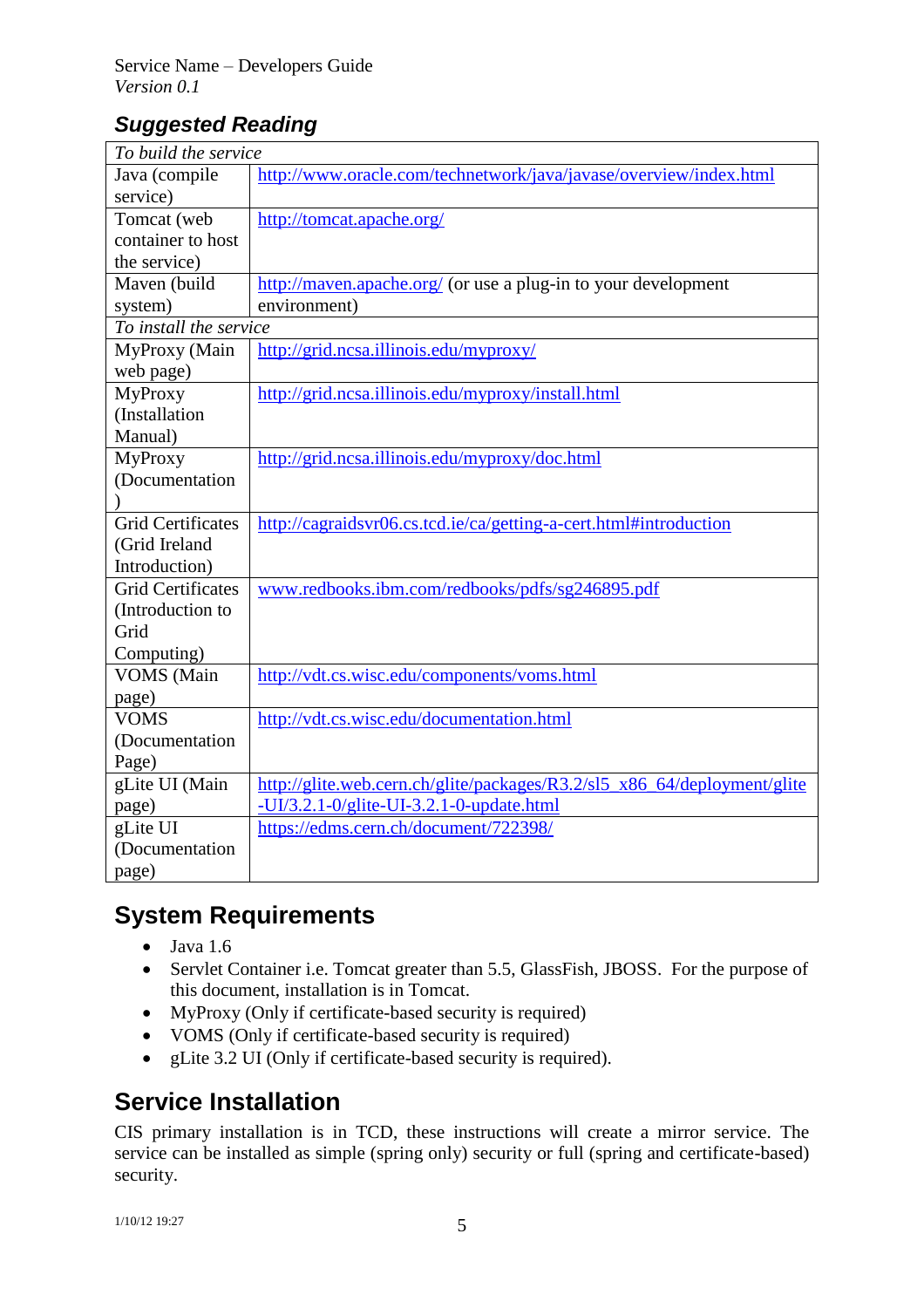Service Name – Developers Guide *Version 0.1*

#### *Downloading the Source*

Community Interaction Service is installed as a war file on a servlet container:

#### *Building the Service*

No building is necessary.

#### *Installing the Service*

It is assumed installation of a servlet container Tomcat.

#### **Simple Installation**

The simple installation requires that the war file is deployed in the servlet container.

The CIS configuration is contained in the CIS.conf file that must be deployed in the tomcat directory. When the CIS is deployed in simple modality, the CIS.conf file contains only one entry that is the location of the repository file that holds the information is in a directory that could be read and written by the tomcat user.

#### **Full Installation**

In addition to the steps described in the Simple Installation section, requires that:

- The directory of all the CIS scripts defined in the CIS.conf file be readeable and executable by the TOMCAT user but cannot be written.
- An instance of a gLite UI 3.2 is installed on the machine as per <https://twiki.cern.ch/twiki/bin/view/LCG/GenericInstallGuide320> and [https://twiki.cern.ch/twiki/bin/view/LCG/GenericInstallGuide320#The\\_UI](https://twiki.cern.ch/twiki/bin/view/LCG/GenericInstallGuide320#The_UI)
- An instance of a MyProxy server is installed (as per [http://grid.ncsa.illinois.edu/myproxy/install.html\)](http://grid.ncsa.illinois.edu/myproxy/install.html) and can be reached by the machine hosting the CIS.
- An instance of a VOMS is installed (as per [https://twiki.cern.ch/twiki/bin/view/EGEE/VomsInstallGuide\\_32\)](https://twiki.cern.ch/twiki/bin/view/EGEE/VomsInstallGuide_32) and can be reached by the machine hosting the CIS.

# **Structure of the Code**

The CIS code is divided into different packages:

- *helio-shared* Utilities classes shared among different components of CIS and other services are in the shared project,
- *helio-cis-server-lib* This package contains all the core functionalities of the CIS server,
- *helio-cis-server-ws* This package contains the web-service interface of the CIS
- *helio-cis-server-gui* This package contains the graphical user interface of the CIS
- *helio-cis-client* This package contains the client to the web-service interface of the CIS